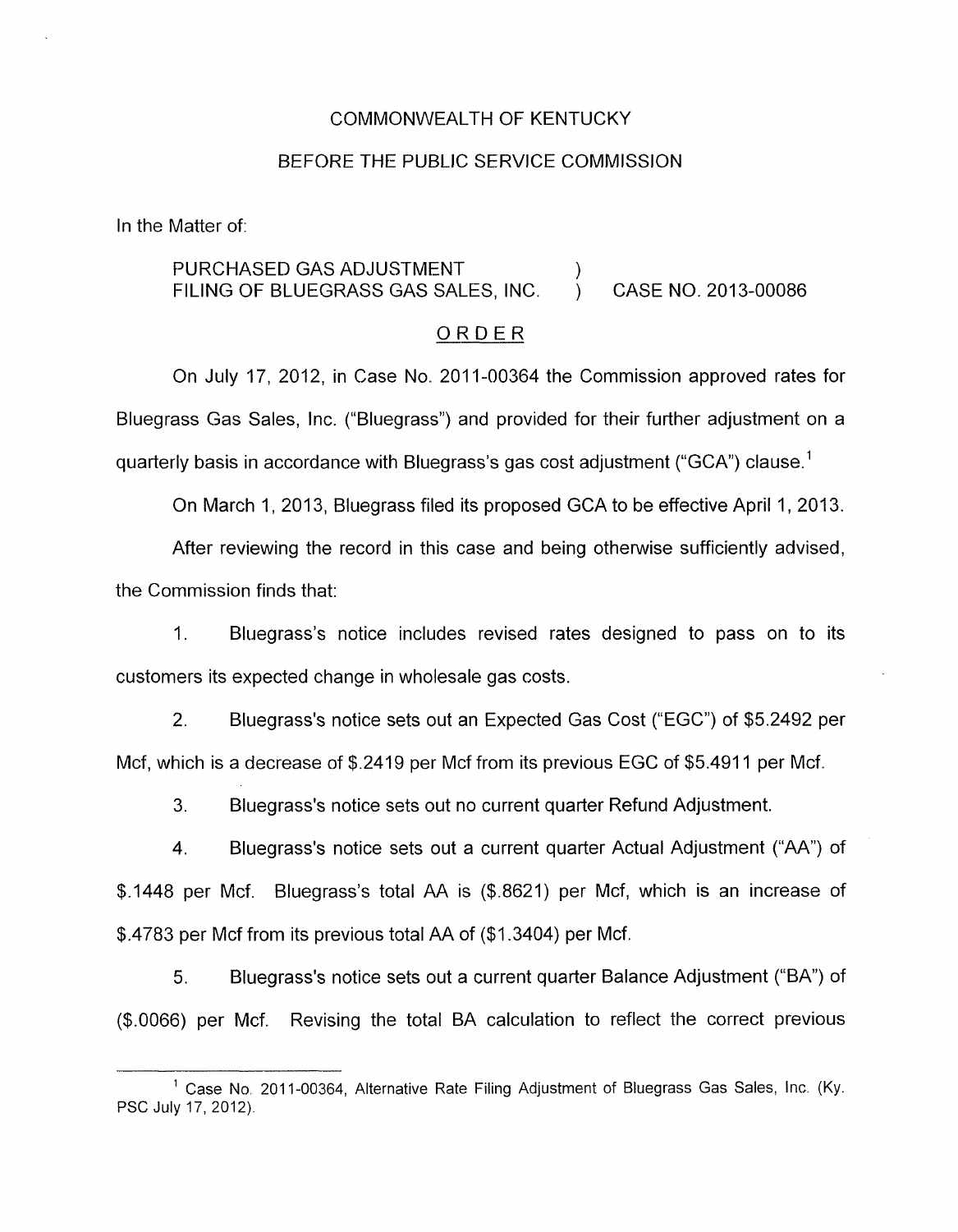quarter BA of (\$.0076) instead of (\$.0075) per Mcf produces a total BA of (\$.0324) per Mcf, which is a decrease of  $$.0210$  per Mcf from its previous total BA of  $$.0114$ ) per Mcf.

6. Bluegrass's GCA is \$4.3547 per Mcf, which is an increase of \$2154 per Mcf from its previous rate of \$4.1393 per Mcf.

7. The rates in the Appendix to this Order are fair, just, and reasonable, and should be approved for hilling for service rendered by Bluegrass on and after April 1, 2013.

IT IS THEREFORE ORDERED that:

1. The rates proposed by Bluegrass are denied.

2. The rates in the Appendix to this Order are fair, just and reasonable, and should be approved for billing for service rendered on and after April 1, 2013.

3. Within 20 days of the date of this Order, Bluegrass shall file with this Commission, using the Commission's electronic Tariff Filing System, revised tariff sheets setting out the rates approved herein and reflecting that they were approved pursuant to this Order,

By the Commission

*c*  **ENTERED** MAR 1.9 2013 **TUCKY PUBLIC** S ERVl *C* E *C 0* M **WI** I SS I *0* li.i

**ATTEST** Dilڎctor Executive

Case No. 2013-00086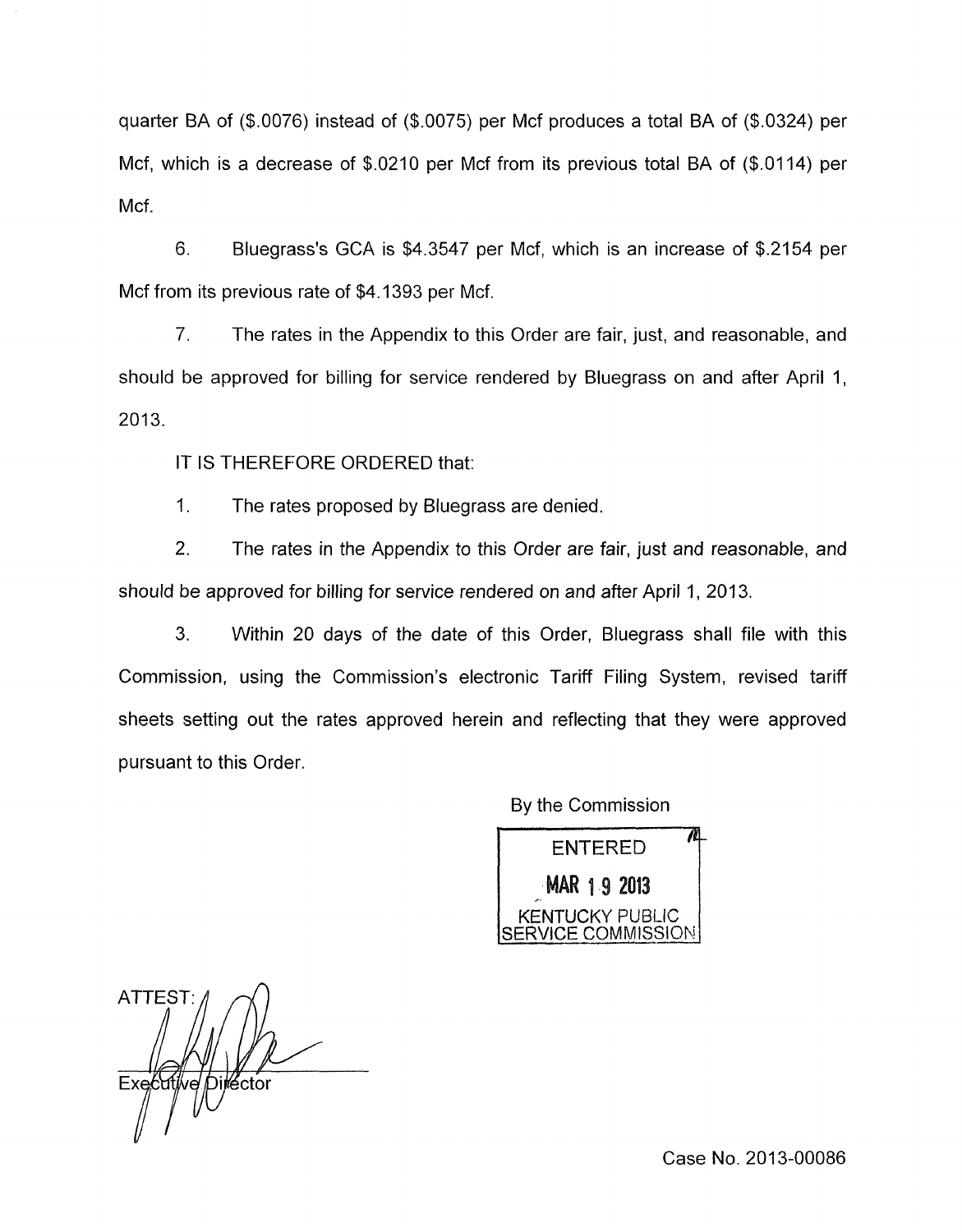## APPENDIX

#### APPENDIX TO AN ORDER OF THE KENTUCKY PUBLIC SERVICE COMMISSION IN CASE NO. 2013-00086 DATED **MAR 19 2013**

The following rates and charges are prescribed for the customers served by Bluegrass Gas Sales, Inc. All other rates and charges not specifically mentioned herein shall remain the same as those in effect under authority of the Commission prior to the effective date of this Order.

|                                   | <b>Base Rate</b>    | <b>Gas Cost</b><br>Recovery<br>Rate | Total    |
|-----------------------------------|---------------------|-------------------------------------|----------|
| <b>Customer Charge</b><br>All Mcf | \$10.00<br>\$5.1416 | \$4.3547                            | \$9.4963 |